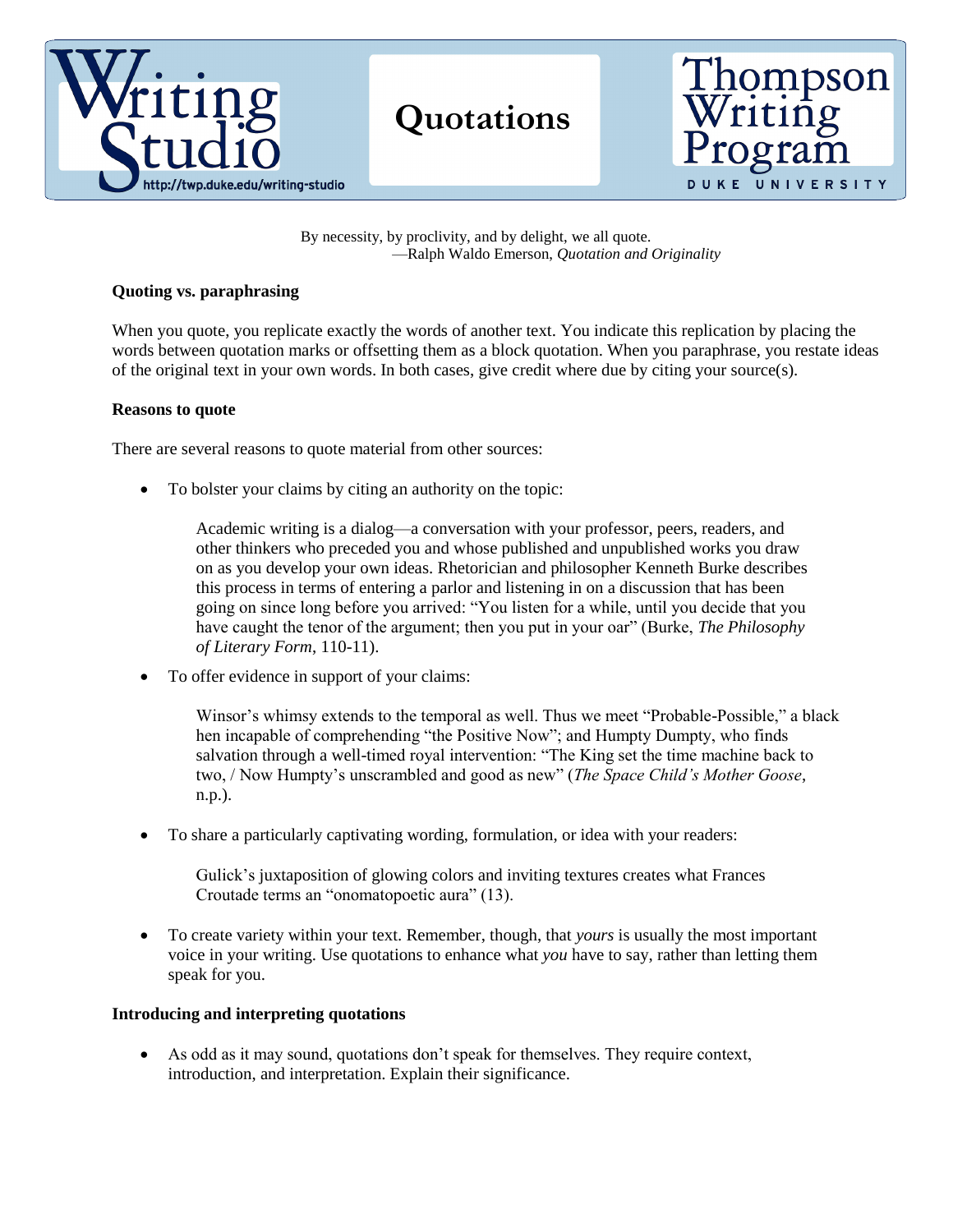Avoid simply plunking quotations into the middle of a paragraph to take the place of your own sentences. Recall the idea of the Burkean parlor and consider that it is impolite not to introduce the other "conversationalists" to your readers.

POOR: Quoting effectively is not without challenges. "In fact, it is as difficult to appropriate the thoughts of others as it is to invent" (Emerson, *Quotation and Originality*, 42).

BETTER: Quoting effectively is not without challenges. As poet and transcendentalist Ralph Waldo Emerson observes, "In fact, it is as difficult to appropriate the thoughts of others as it is to invent" (*Quotation and Originality*, 42).

- Express yourself in your own words. Quotations can spice up your writing, but avoid overusing them or inelegantly stringing them together with patches of your own writing. As the Kansas University Writing Center puts it, "Incorporate [quotations] into the writing instead of inserting writing into the quotations" ("Incorporating References," retrieved 21 October 2009 from [http://www.writing.ku.edu/~writing/guides/references.shtml\)](http://www.writing.ku.edu/~writing/guides/references.shtml).
- Quote only as much text as you need to make your point. There's no reason to pad your paper with unnecessary text; moreover, some readers have a habit of skipping over long quotations. (Be honest now. Did *you* read *all* of the first example above?)

# **Citing sources**

Among the most fundamental ethical principles of academic discourse are giving credit where credit is due and being open about resources consulted so that others may retrace our steps. To realize both principles, **always cite direct quotations and paraphrases**. When paraphrasing, be meticulous about putting ideas into your own words. Ideas obtained from other sources (published or unpublished, printed or online, oral or written) must be cited unless the material is common knowledge. Failure to credit sources constitutes plagiarism and goes beyond being bad form: it can be grounds for dismissal from the university or from a job.

Not sure what to cite? Consult the Writing Studio's workshop [Working with Sources: Avoiding](http://uwp.duke.edu/uploads/assets/handout_plagiarism_humanities.pdf)  [Plagiarism](http://uwp.duke.edu/uploads/assets/handout_plagiarism_humanities.pdf) or Duke Library's webpages on plagiarism, [http://www.lib.duke.edu/libguide/plagiarism.htm.](http://www.lib.duke.edu/libguide/plagiarism.htm)

### **Mechanics of quotations**

Below are a few basics on the mechanics of quotation. For nittier grittier detail, consult a reliable style guide such as *The Chicago Manual of Style*.

 Quote accurately. Signal editorial changes to the original text with [square brackets], omission of words with…ellipses…, and emphasis with *italics* and a parenthetical note:

> "He took his vorpal sword in hand: / Long time the manxome [Jabberwock] he sought" (Carroll, lines 9-10).

> "And, as in uffish thought he stood, / The Jabberwock… / Came whiffling through the tulgey wood…" (13-15).

"One, two! One, two! And through and through / The vorpal blade went *snicker-snack*" (17-18, emphasis added).